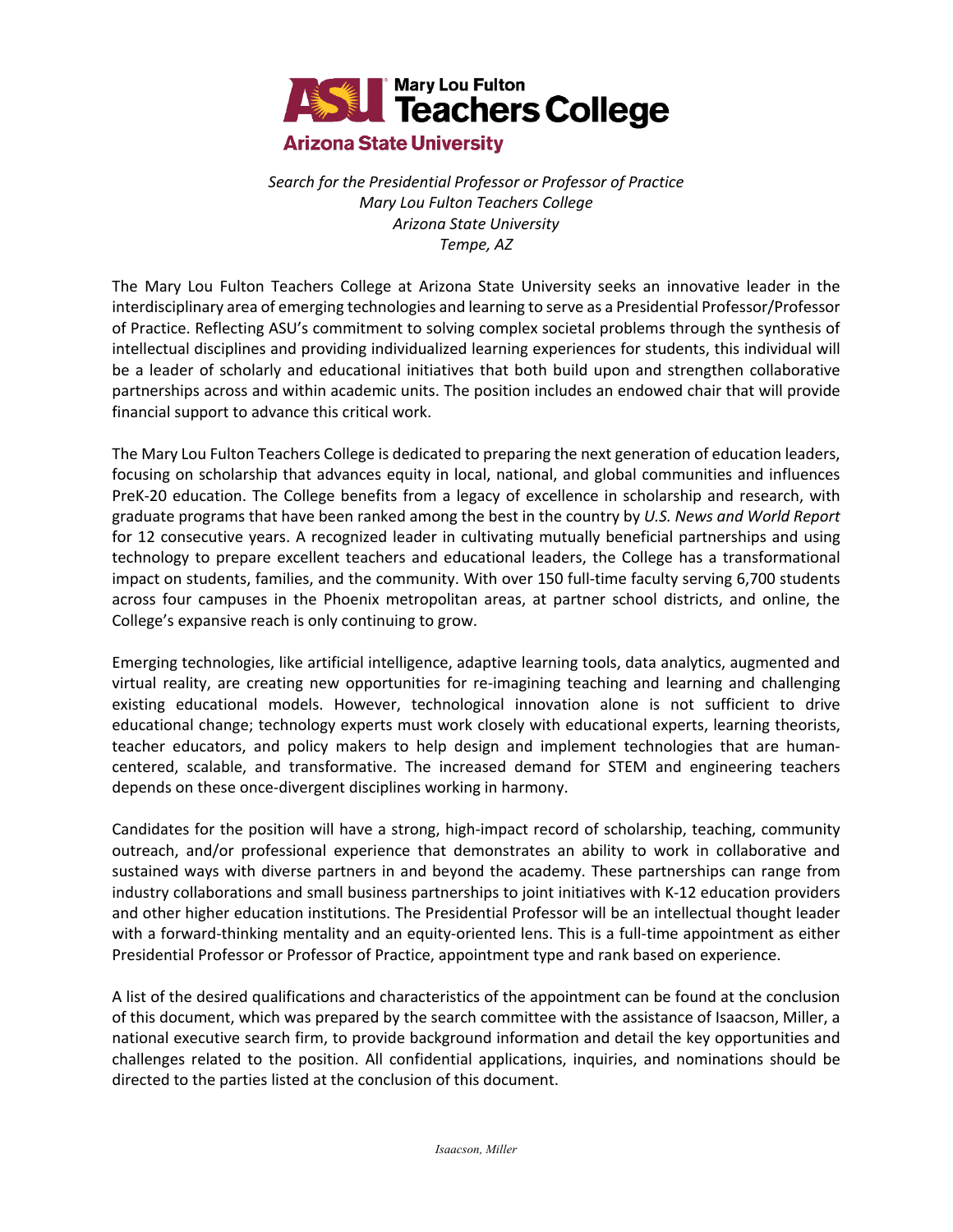#### **About Arizona State University**

Arizona State University (ASU) is a leading public university ranked #1 for innovation by *U.S. News and World Report* five years in a row and is leading a bold reinvention of higher education as the New American University. ASU has thrived on an unprecedented combination of academic excellence, entrepreneurial energy, and broad access, and the university's charter, adopted in 2014, reflects that vision: *ASU is a comprehensive public research university, measured not by whom it excludes, but by whom it includes and*  how they succeed; advancing research and discovery of public value; and assuming fundamental *responsibility for the economic, social, cultural and overall health of the communities it serves.*

This New American University is a single, unified institution comprising four differentiated campuses positively impacting the economic, social, cultural and environmental health of the communities it serves. Its research is inspired by real world applications blurring the boundaries that traditionally separate academic disciplines. ASU, located in metropolitan Phoenix, Arizona, the nation's fifth largest city, serves more than 127,000 students both on campus and online. ASU champions intellectual and cultural diversity and welcomes students from all 50 states and more than 100 nations across the globe.

One component of the ASU educational landscape is EdPlus, the umbrella organization that encompasses the many online offerings available at ASU. The mission of EdPlusis to increase student success and reduce barriers to achievement in higher education through fully online accredited degree programs, high-quality courses for professional development in an evolving job market, and joint programs with the Mayo Clinic to address the challenges in medical education. For nearly a decade, EdPlus has consistently increased grown in scale and impact; in AY 2019-2020, there were over ten thousand online graduates and over 200 managed programs.

In 2020, ASU joined forces with Dreamscape Immersive, the world's leading virtual reality company, to transform education through exploration and technology through the Dreamscape Learn initiative. This new partnership merges the power of storytelling with ASU's innovative ethos to deliver fully immersive VR learning systems to the ASU community and beyond. Beginning with introductory biology courses, DreamScape Learn will add avatar-driven VR experiences to campus-based and online courses. Eventually, this partnership with expand throughout the sciences and beyond with the establishment of immersive Dreamscape Learn Labs on all ASU campuses. Students and faculty together will be able to utilize these labs to solve problems and explore virtual worlds that are attuned with specific courses and disciplines. Through this partnership, ASU will be able to further push the boundaries and set the standard for how people learn in the 21<sup>st</sup> century and eliminate learning gaps for students.

To learn more about ASU, visit the Appendix and see www.asu.edu.

### **About the Mary Lou Fulton Teachers College**

The Mary Lou Fulton (MLF) Teachers College serves more than 6,700 students across four ASU campuses as well as online and at school sites. Principled innovation serves as the core value of the College, inspiring all activities including academic programs, strategic initiatives, and community engagement. Through classroom experiences, research, and scholarship, the College seeks to hold education accountable to three crucial imperatives: equity, economy, and democracy. Teachers College's framework for Principled Innovation guides the important work of the faculty, staff, and students with a key emphasis on the ability to imagine new concepts, catalyze ideas, and form innovative solutions, guided by principles that create positive change for humanity.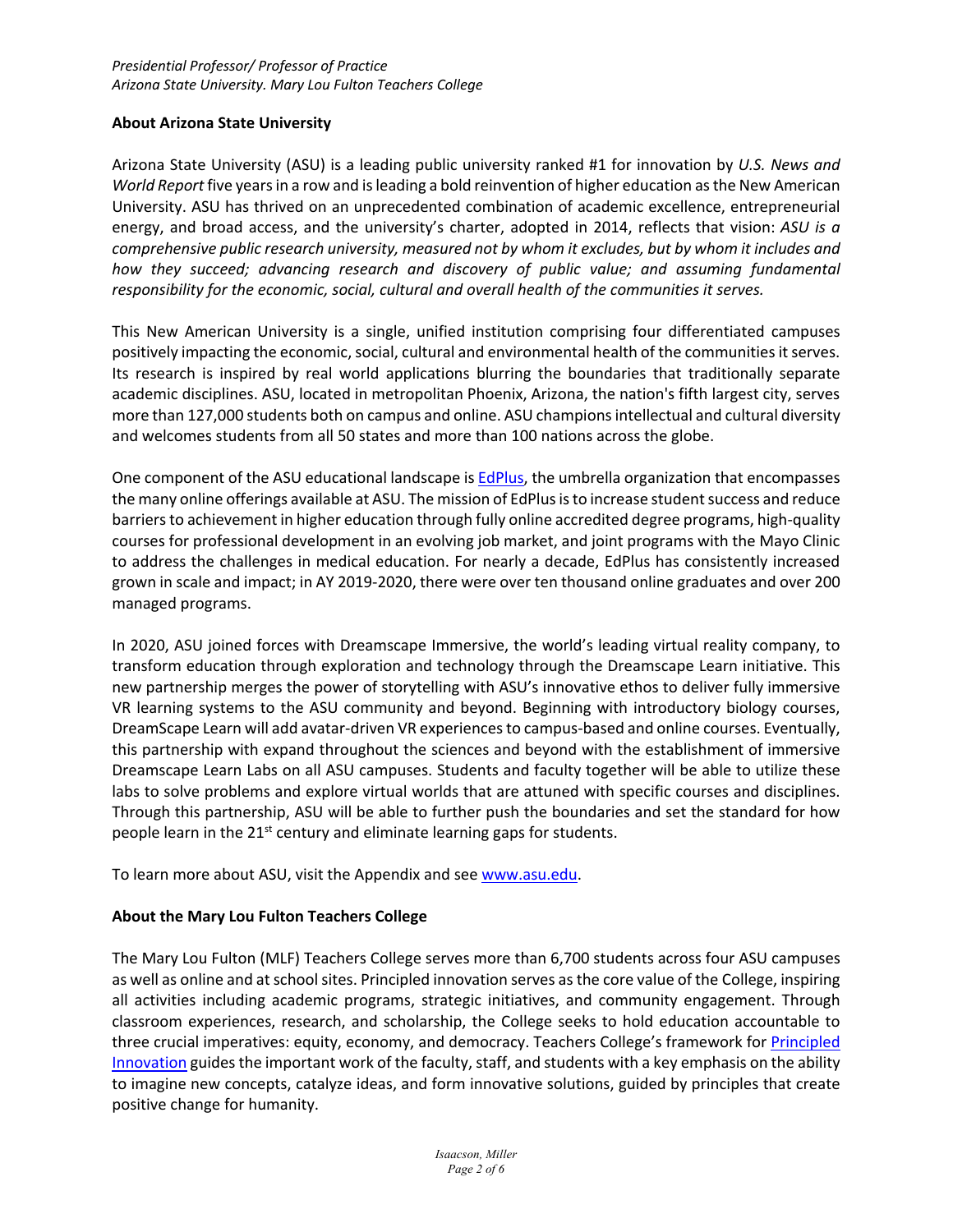The College is home to 180 full-time faculty across two divisions: Teacher Preparation and Educational Leadership and Innovation. Undergraduate programs in the College include early childhood, elementary and secondary education, physical education, special education, and educational studies. The College also offers master's degrees with certification programs for those interested in making a career change to teaching as well as master's programs for professional educators. Doctoral programs include an EdD in Leadership and Innovation, designed for practicing professionals, and PhD programs for those interested in an academic or research career focused on the field of education.

Faculty members from across both divisions create knowledge by drawing from a wide range of academic disciplines to gain insight into important questions about the process of learning, the practice of teaching, and the effects of education policy. Average research expenditures for FY19 and FY20 total \$74,694,513. Grants from the Bill and Melinda Gates Foundation, the National Science Foundation, and the U.S. Department of Education allow faculty and students to work on research initiatives that have an impact in the local community, country, and beyond. The Office of Scholarship and Innovation enables faculty to address the most important problems facing education today through important partnerships both within and outside of ASU.

Additionally, the College hosts several interdisciplinary centers, including the Center for Advanced Studies in Global Education, which houses initiatives and projects funded by USAID and private donors, and the Center for Games and Impact, which builds upon President Crow's vision for the New American University and seeks to investigate, innovate, and cultivate game-infused solutions to society's biggest challenges.

Building off the University's emphasis on access and affordability, Teachers College is a pioneer in the use of online education. The College's very successful online programs are evidence of this, enrolling almost 2,000 students last year. The iTeachAZ mobile app, a tool to evaluate and improve student teacher performance through data-driven feedback while students are completing their Senior Year Residency has made a deep impact on teacher education. Three years out of school, 92% of teachers who graduated with iTeachAZ as part of their education have stayed in the classroom.

Today, the Mary Lou Fulton Teachers College ranks #11 among best graduate education programs, according to *U.S. News and World Report.* Additionally, the College is ranked #15 for best overall online master's programs, with four of their online programs ranking within the top 5 (by *U.S. News and World Report, 2021*).

### **Qualifications and Characteristics**

### Required qualifications

Qualified candidates for this position must possess:

- Advanced degree from an accredited university in a field of education or related area;
- Evidence of strong and sustained professional and/or academic accomplishments related to emerging technologies and learning;
- Success in obtaining external funding;
- Documented evidence of commitment to diversity, equity, and inclusion in professional practices and as contributor to an inclusive working and learning environment.

#### Desired Qualifications

Highly-qualified candidates for this position will possess: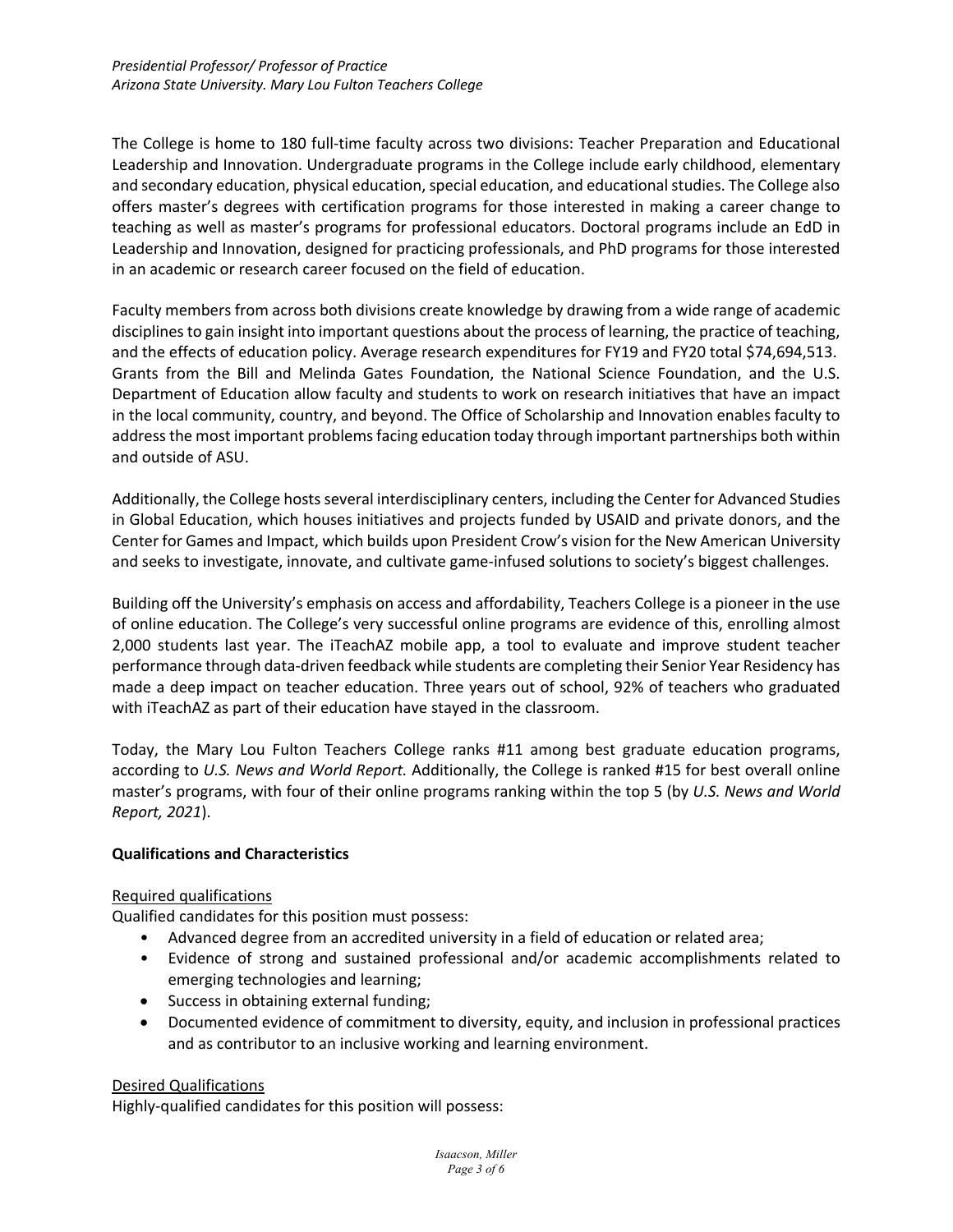*Presidential Professor/ Professor of Practice Arizona State University. Mary Lou Fulton Teachers College* 

- Demonstrated excellence in academic research, or academic creative activity, or professional practice related to emerging technologies and learning;
- Evidence of ability to bring the College closer to the tech community as they consider new models for learning and learning environments;
- Demonstrated success with online, hybrid, and face-to-face teaching formats;
- A compelling vision for the future of technologies and learning;
- Evidence of desire and ability to collaborate with academic administrators and interdisciplinary colleagues.

## **Applications, Inquiries, and Nominations**

Screening of complete applications will begin immediately and continue until the completion of the search process. For best consideration, **please apply by February 1, 2022.** Inquiries, nominations, referrals, and applications should be sent via the Isaacson, Miller website for the search at www.imsearch.com/8296. Electronic submissions of materials is strongly encouraged.



Recruiting exceptional leaders for mission-driven organizations Cati Mitchell-Crossley and Jaime Morgen Isaacson, Miller 1000 Sansome Street, Suite 300 San Francisco, CA 94111 Phone: 415.655.4900

*Arizona State University is a VEVRAA Federal Contractor and an Equal Opportunity/ Affirmative Action Employer. All qualified applicants will be considered without regard to race, color, sex, religion, national origin, disability, protected veteran status, or any other basis protected by law. For more information, please visit: https://www.asu.edu/aad/manuals/acd/acd401.html and https://www.asu.edu/titleIX/.* 

*In compliance with federal law, ASU prepares an annual report on campus security and fire safety programs and resources. ASU's Annual Security and Fire Safety Report is available online at https://www.asu.edu/police/PDFs/ASU- Clery-Report.pdf. You may request a hard copy of the report by contacting the ASU Police at 480-965-3456.*

*All employees of federal contractors must receive COVID-19 vaccinations as required by an executive order from President Biden. ASU employees, including new hires, must be vaccinated unless approved for medical or religious accommodation. Visit the Office of Diversity, Equity and Inclusion webpage for details about medical or religious accommodations.*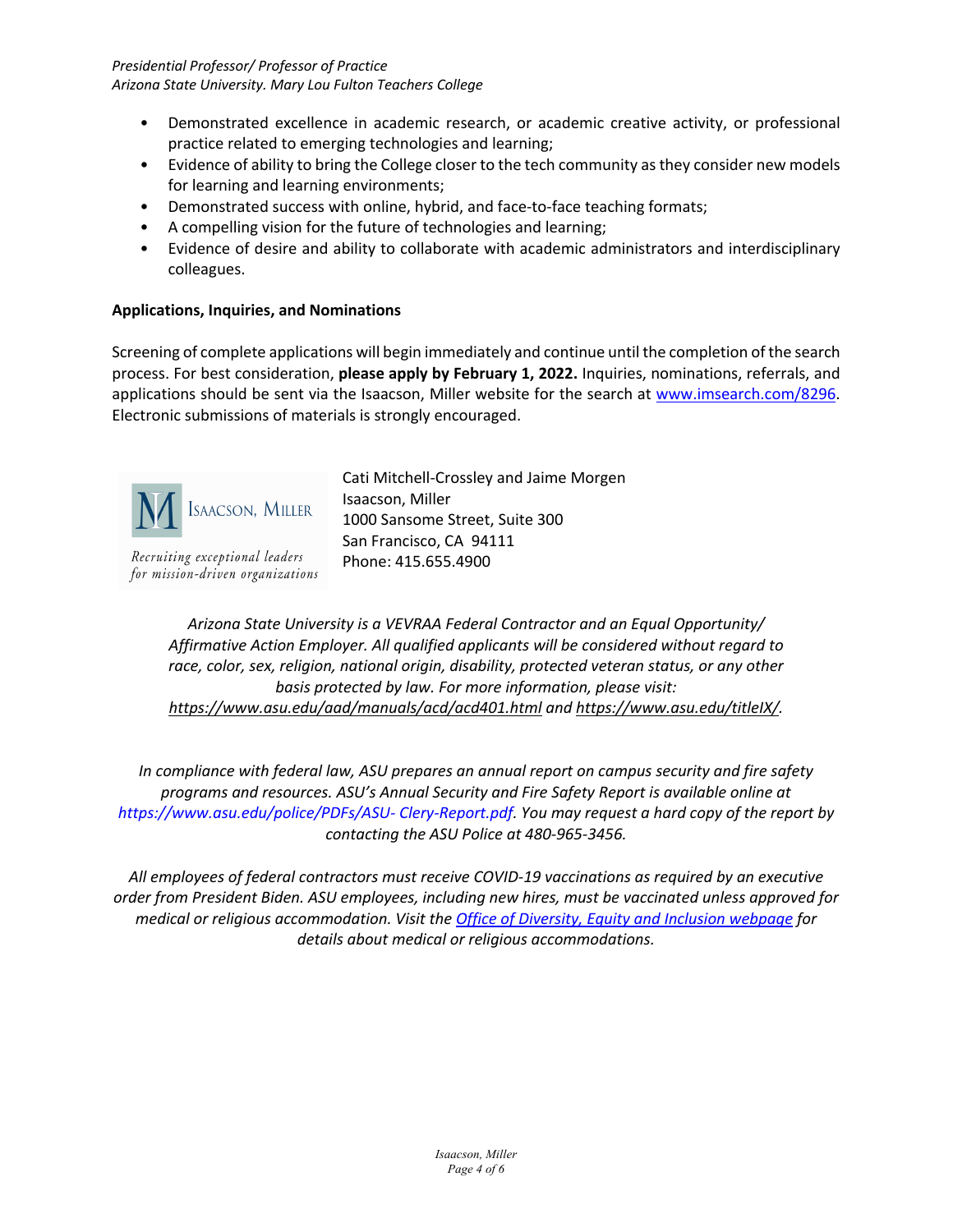#### **Appendix: About Arizona State University**

ASU is a comprehensive public research university deeply committed to positioning itself as one of the great new universities by seeking to build excellence, enhance access and have an impact on the community, state, nation, and the world. As a New American University, ASU pursues an academic strategy guided by eight design aspirations, which are integrated in innovative ways throughout the university to achieve excellence, access, and impact.

- Leverage Our Place: ASU embraces its culture, socioeconomic and physical setting.
- Enable Student Success: ASU is committed to the success of each unique student.
- Transform Society: ASU catalyzes social change by being connected to social needs.
- Fuse Intellectual Disciplines: ASU creates knowledge by transcending academic disciplines.
- Value Entrepreneurship: ASU uses its knowledge and encourages innovation.
- Be Socially Embedded: ASU connects with communities through mutually beneficial partnerships.
- Conduct Use-Inspired Research: ASU research has purpose and impact.
- Engage Globally: ASU engages with people and issues locally, nationally and internationally.

The university operates nationally recognized academic programs in natural sciences, social sciences, humanities, engineering, law, and business administration, among numerous other disciplines, and has experienced significant and impressive growth. In 2021, ASU was ranked the #1 Most Innovative School by U.S. News & World Report for the seventh year in a row and was ranked #46 nationally among public universities.

To fuel its upward trajectory, ASU has recruited an exceptional faculty, built 1.5 million square feet of research space, and grown research expenditures \$123 million in FY 2002 to \$673 million in FY 2020, making it one of the fastest-growing research universities nationally and placing it sixth in research expenditures among institutions without a medical school. Additionally, ASU ranks number one in the country for total interdisciplinary science research, recognizing its ability to integrate perspectives, concepts, and theories from multiple disciplines. The university has recently completed Campaign ASU 2020, a \$1.5 billion campus-wide fundraising effort to ensure the excellence of the campus and its programs for future generations. Exceeding all expectations, this campaign garnered support from more than 350,600 individuals to raise \$2.3 billion to fuel ASU's innovative, world-changing educational model that serves students, local and global communities, existing businesses and rising entrepreneurs.

ASU is also a leader in entrepreneurship and innovation. Over 125 companies have launched based on ASU innovations, employing more than 600 people and attracting more than \$700 million in external funding. Additionally, ASU is a leader in bringing innovations to market, ranking #11 among universities worldwide for U.S. patents issued.

Total university enrollment has grown in recent years, with nearly 120,000 undergraduate and graduate students enrolled in fall 2019. ASU has focused heavily on recruiting undergraduate and graduate students from diverse communities. In fall 2019, 23 percent of the total enrolled student population of ASU were the first in their families to go to college. Minorities make up over half of the undergraduate and graduate student body population, and approximately 25 percent of undergraduate students identify as Hispanic. In the last decade, ASU has tripled the number of Native American students and awards more PhD degrees to Native American scholars than any other institution. At the same time, ASU has substantially increased